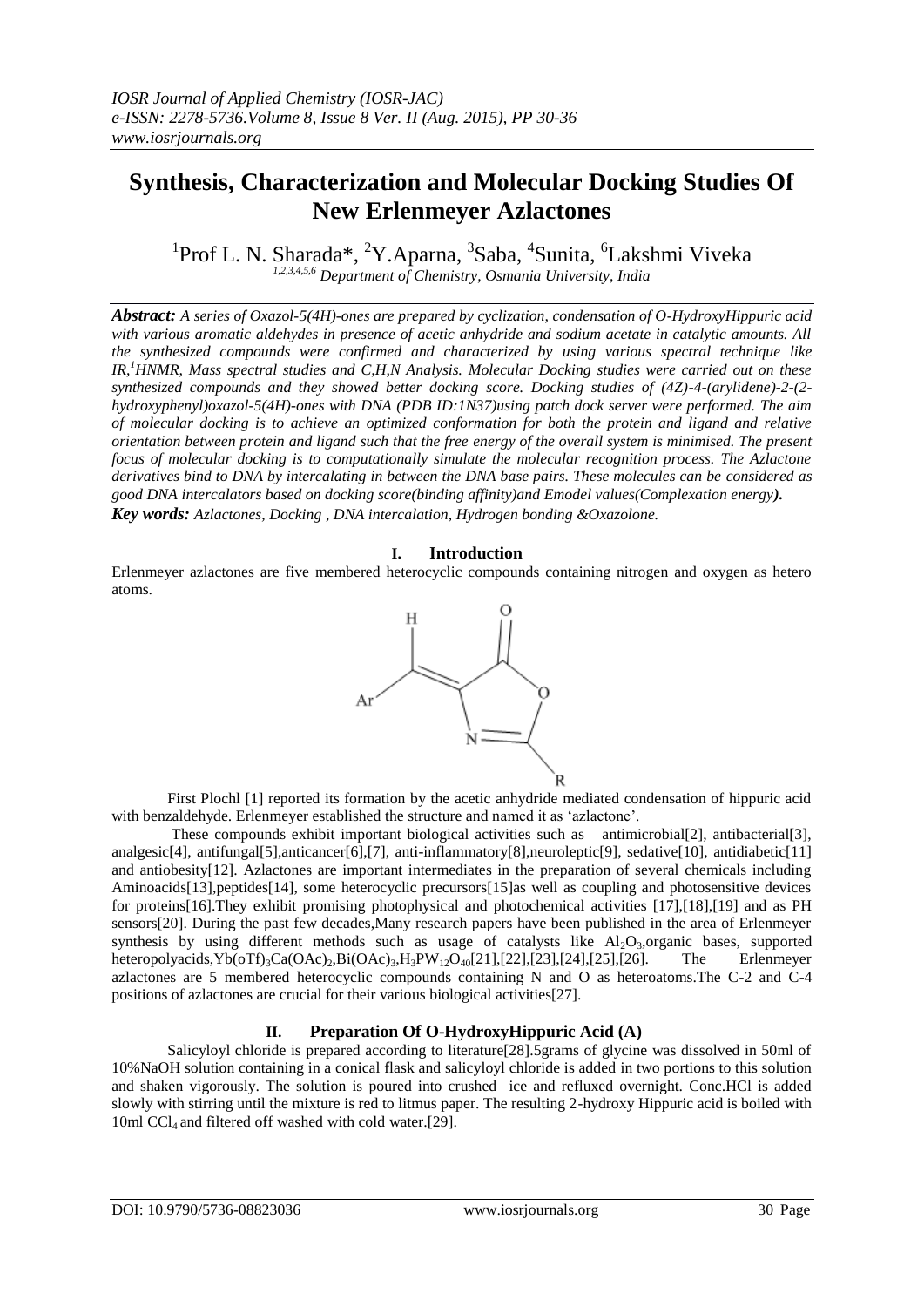

## **2.1Characterization Of 2-(2-Hydroxy Benzamido) Acetic Acid(a)**

It was a pinkish white solid ;Yield:90%,Solubility:Soluble in Ethyl acetate;M.P 162-165<sup>o</sup>C;IR v max<sup>KBr</sup>Cm<sup>-1</sup>:1656(C=O),2860(O-H),3233(N-

H);<sup>1</sup>HNMR(400MHz,CDCl<sub>3</sub>,δ,ppm):3.8(S,2H),6.8(2H,m),7.3(1H,t),7.53 (1H,t), 7.86(1H,d), 8.3(1H,S); Mass(ESI)m/z:195.

# **2.2 Experimental**

## **2.2.1 Physical Measurements**

All the solvents and chemicals purchased from sigma-Aldrich.Melting points were determined on aElico apparatus and uncorrected. Elemental analysis(C,H,N)were conducted using FLASH EA 1112 Series.The IR spectra were recorded on KBr pellets with IR Prestige 21 shimadzu make and its values are given in Cm<sup>-1</sup>. <sup>1</sup>H NMR spectra were run in CDCl<sub>3</sub> on a Bruker Avance-II 400MHz instrument.TMS was used as an internal standard; Mass spectra were recorded on a LCMS 2010 Shimadzu mass spectrometer. Thin layer chromatography sheets coated with silica gel are used to check the progress of the reaction in a U.V Cabinet.

## **2.2.2General Method For The Preparation Of (4Z)-4-(Arylidene)-2-(2-Hydroxyphenyl)Oxazol-5(4H)- Ones(b-h)**

A mixture of 1mmol (0.195 gms)of 2-hydroxy hippuric acid,1mmol(0.185gms)of suitable aldehyde, 3mmol of acetic anhydride and 1 mmol (0.082gms)of fused anhydrous sodium acetate was heated on an oil bath at 140-150 $^{\circ}$ C for 3-4 Hrs and then cooled. Then 5ml of ethanol is added slowly to the contents of the flask and the mixture is allowed to stand overnight. The compound is filtered under suction, washed with 10ml of ice cold ethanol and then with 10ml of boiling water and air dried and recrystallised from Hexane.

Characterization of Molecules in **table1** entry (b-h) are described out of which Entry (b-f) are unreported and entry g, h are reported in the literature[30].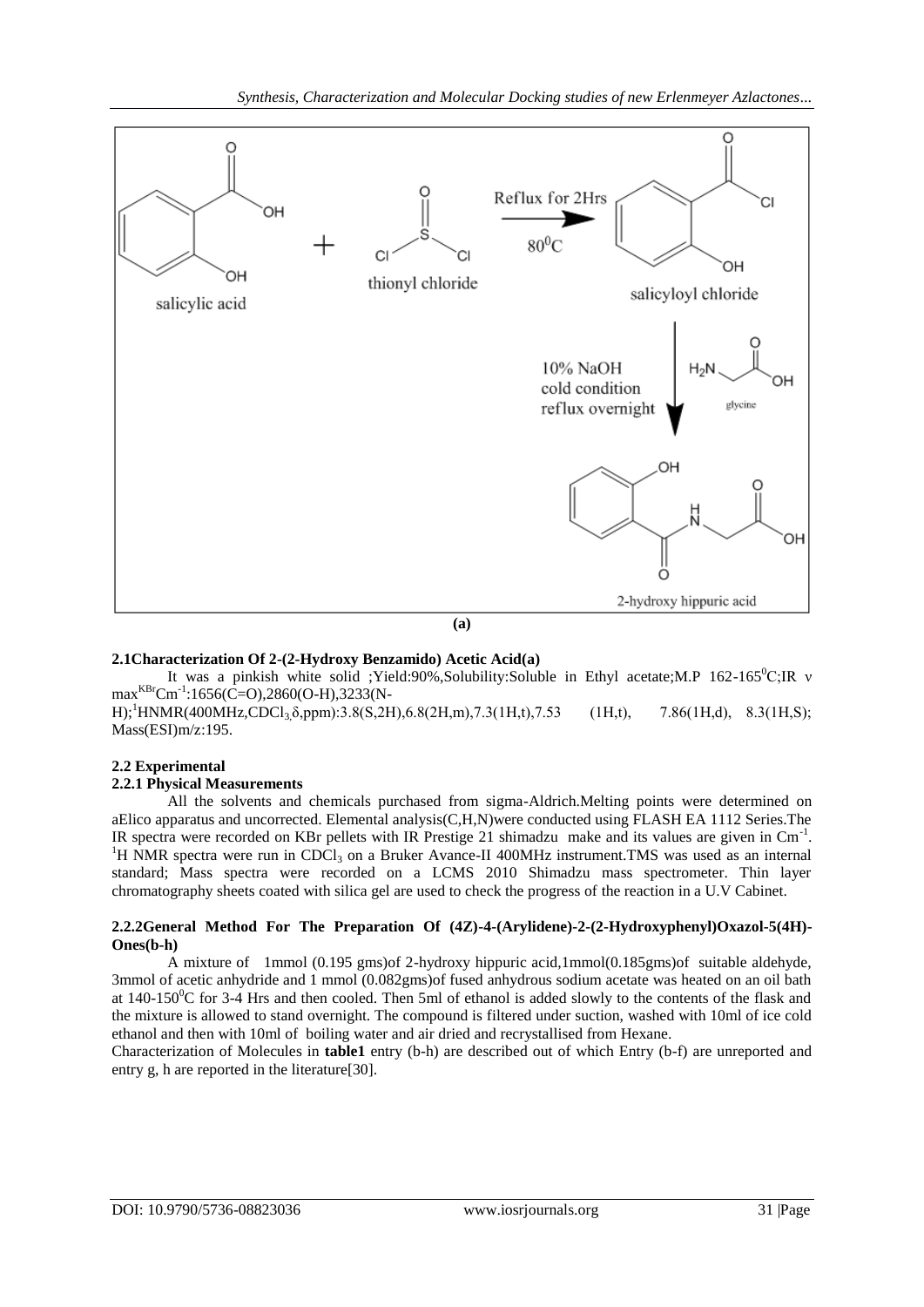

 $=p-Br$  $=$ m-NO<sub>2</sub>

# **2.2.3 Proposed Mechanism for synthesis of Azlactones:**

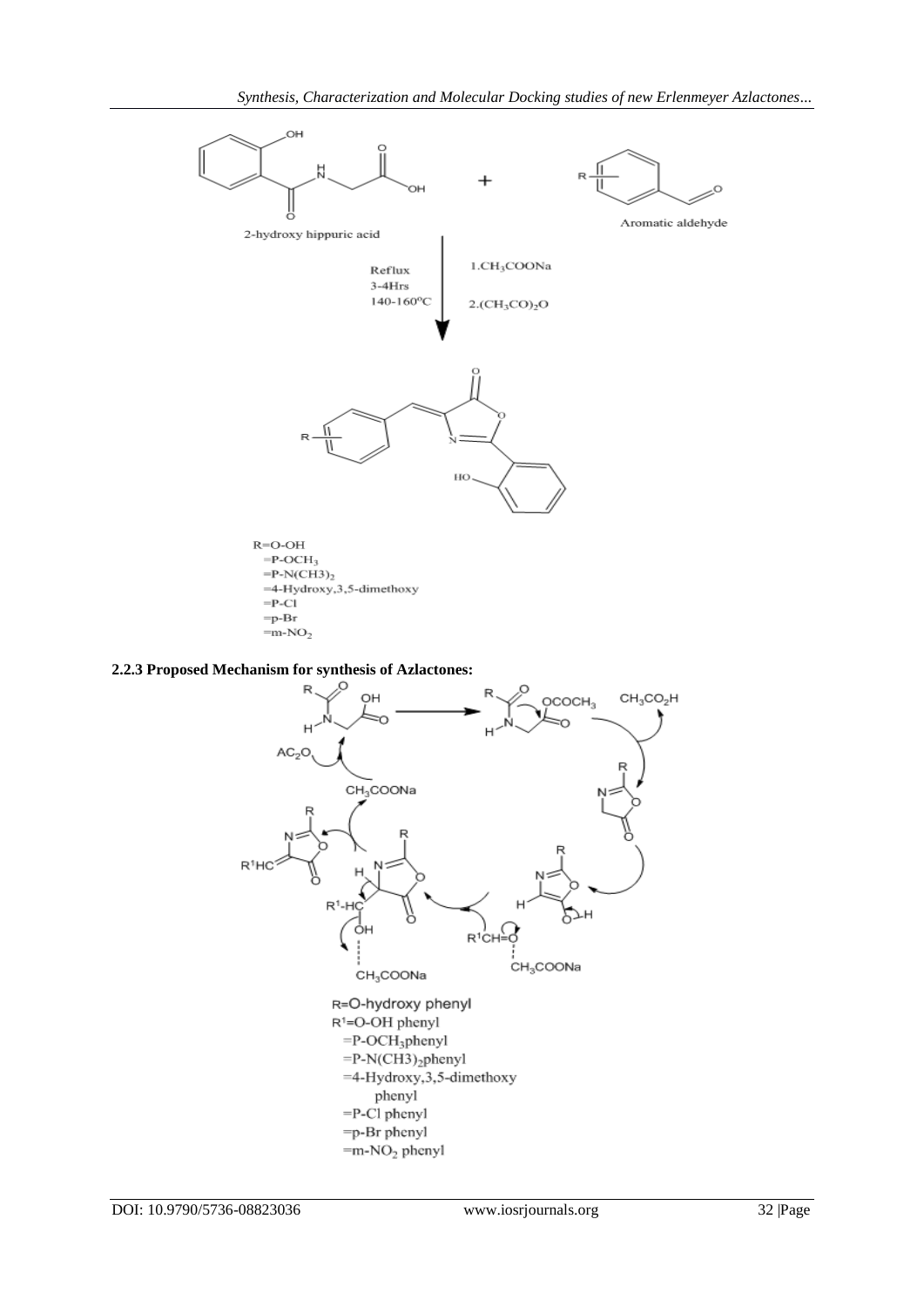## **2.2.4 (Z)-4-(4-chlorobenzylidene)-2-(2-hydroxyphenyl)oxazol-5(4H)-one (b)**

 $Yield:80\%; M.P:195-197^0C; Anal. calc. for C_{16}H_{10}CINO_3C,64.12; H,3.36N,4.67; Found: C,64.18; H,3.31; N,4.59; IR$ v max<sup>KBr</sup> Cm<sup>-1</sup>:1786(C=O),1653(C=N),1589(C=C),1224(C-O Lactone);<sup>1</sup>HNMR(400MHz,CDCl<sub>3,</sub> $\delta$ ,ppm): 7.28(2H,m),7.35(1H,S),7.48-7.52(3H,m),8.12-8.14(2H,m),8.2(1H,d);Mass(ESI)m/z:300(M+H)<sup>+</sup> .

## **2.2.5 (Z)-4-(4-bromobenzylidene)-2-(2-hydroxyphenyl)oxazol-5(4H)-one (c)**

 $Yield:82\%; M.P:190-192^0C; Anal. calc.forC_{16}H_{10}BrNO_3:C,55.84; H,2.93; N,4.07; Found:$  $C$ ,55.72;H,2.86;N,4.15;.IRvmax<sup>KBr</sup>Cm<sup>-1</sup>:1786(C=O),1747(C=N),1653(C=C),1222(C-O Lactone);<sup>1</sup>HNMR(400MHz,CDCl<sub>3</sub>,δ,ppm)7.2(2H,m),7.4(1H,S),7.5-7.6(3H,m),7.9- $8.1(2H,m)$ , $8.3(1H,d)$ ; $MS(ESI)m/z$ : $345(M+H)^+$ .

## **2.2.6 (Z)-2-(2-hydroxyphenyl) -4-(3-nitrobenzylidene)oxazol-5(4H)-one (d)**

Yield:81%;M.P:185-187<sup>0</sup>C;Anal.calc.forC<sub>16</sub>H<sub>10</sub>N<sub>2</sub>O<sub>5</sub>:C,61.94;H,3.25;N,9.03;.Found: C,61.85;H,3.21;N,9.15;.IR<br>v max<sup>KBr</sup> Cm<sup>-1</sup>:1793(C=O),1654(C=N),1607(C=C),1273(C-O Lactone);<sup>1</sup>HNMR(400MHz,CDCl<sub>3</sub>  $max<sup>KBr</sup>$  $\text{Cm}^{-1}:1793(\text{C}=O),1654(\text{C}=N),1607(\text{C}=C),1273(\text{C}-O)$  $\delta$ ,ppm):7.32(2H,m),7.4(1H,m),7.6(2H,m),7.8(1H,m),8.2(1H,s);MS(ESI)m/z:311(M+H)<sup>+</sup>.

## **2.2.7 (Z)-4-(4-(dimethylamino)benzylidene)-2-(2-hydroxyphenyl)oxazol-5(4H)-one (e)**

 $Yield:80\%$ :M.P:178-180<sup>0</sup>C;Anal.calc.forC<sub>18</sub>H<sub>16</sub>N<sub>2</sub>O<sub>3</sub>:C,70.12;H,5.23;N,9.09;.Found: C,70.23;H,5.14;N,9.15;.IR vmax<sup>KBr</sup>Cm<sup>-1</sup>:1767(C=O),1640(C=N),1597(C=C),1261(C-OLactone);<sup>1</sup>HNMR(400MHz,CDCl<sub>3,</sub> δ,ppm):3.3(6H,s),6.7(2H,m),7.3(2H,m),7.5(1H,s),7.7(2H,m),8.2(1H,s);Mass(ESI)m/z:309(M+H)<sup>+</sup> .

# **2.2.8(Z)-4-(4-hydroxy-3,5-dimethoxybenzylidene)-2-(2-hydroxyphenyl)oxazol-5(4H)-one (f)**

Yield:85%;M.P:180-182<sup>0</sup>C;Anal.calc.for C<sub>18</sub>H<sub>15</sub>NO<sub>6</sub>:C,63.34;H,4.43;N,4.10;.Found: C,63.21;H,4.49;N,4.18;.IR vmax<sup>KBr</sup>Cm<sup>-1</sup>:1672(C=O),1608(C=N),1585(C=C),1251(C-OLactone);<sup>1</sup>HNMR(400MHz,CDCl<sub>3,</sub>  $\delta$ ,ppm):3.4(6H,s),6.72(2H,s),7.3(2H,m),7.8(2H,m),8.2(1H,s);Mass(ESI)m/z:342.6(M+H)<sup>+</sup>.

## **2.2.9(Z)-2-(2-hydroxyphenyl)-4-(4-methoxybenzylidene)oxazol-5(4H)-one (g)**

 $Yield:82\%; M.P:185-187^0C; Anal. calc. for C<sub>17</sub>H<sub>13</sub>NO<sub>4</sub>:C<sub>3</sub>69.15; H<sub>4</sub>.44; N<sub>4</sub>.74; Found: C<sub>5</sub>69.04; H<sub>4</sub>.451; N<sub>4</sub>.465; IR$ vmax<sup>KBr</sup>Cm<sup>-1</sup>:1788(C=O),1712(C=N),1651(C=C),1265(C-OLactone);<sup>1</sup>HNMR(400MHz,CDCl<sub>3,</sub>  $\delta$ ,ppm):3.7(3H,s),7.0(2H,m),7.3(1H,s),7.8(3H,m),8.3(3H,m);MS(ES+)m/z:296(M+H)<sup>+</sup>.

## **2.2.10 (Z)-4-(2-hydroxybenzylidene)-2-(2-hydroxyphenyl)oxazol-5(4H)-one (h)**

Yield:85%;M.P:182-184<sup>0</sup>C;Anal.calc.for C<sub>16</sub>H<sub>11</sub>NO<sub>4</sub>:C,68.32;H,3.94;N,4.98;.Found: C,68.45;H,3.98;N,4.91;.IR vmax<sup>KBr</sup>Cm<sup>-1</sup>:1792(C=O),1708(C=N),1600(C=C),1158(C-OLactone);<sup>1</sup>HNMR(400MHz,CDCl<sub>3,</sub> δ,ppm):7.2(4H,m),7.5(3H,m),7.9(1H,s),9.8(1H,s),10.5(1H,s);Mass(ESI)m/z:281.9(M+H)<sup>+</sup> .

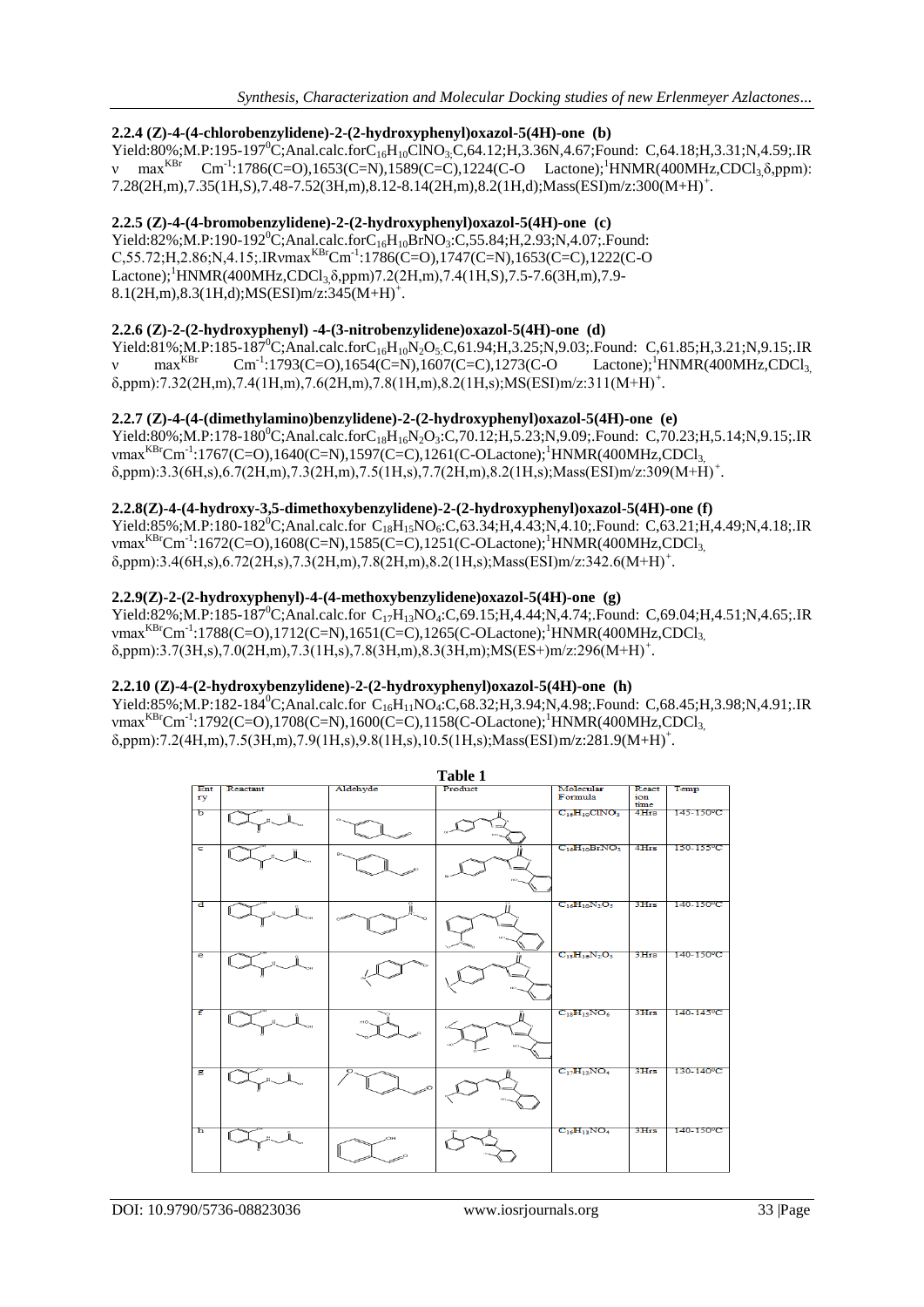## **III. Molecular Docking Studies**

To elucidate the DNA binding ability of synthesized azlactone derivatives, these molecules were subjected to DNA docking using Glide 5.6 module of Schrodinger Suite.

The Present study focuses on MD simulation and docking of ligands with DNA.MD simulation were performed to search for the potential energy surface for energy minima based on the contribution of stretch dihedrals,vanderwaals and electrostatic interactions to molecular energy.

Molecular docking can be thought of as a problem of "lock-and-key", where one is interested in finding the correct relative orientation of the "key" which will open up the "lock".Here, the protein can be thought of as the "lock" and the ligand can be thought of as a "key". Molecular docking may be defined as an optimization problem, which would describe the "best-fit" orientation of a ligand that binds to a particular protein of interest. However, since both the ligand and the protein are flexible, a "hand-in-glove" analogy is more appropriate than "lock-and-key". During the course of the process, the ligand and the protein adjust their conformation to achieve an overall "best-fit" and this kind of conformational adjustments resulting in the overall binding is referred to as "induced-fit".

The focus of molecular docking is to computationally simulate the molecular recognition process. The aim of molecular docking is to achieve an optimized conformation for both the protein and ligand and relative orientation between protein and ligand such that the free energy of the overall system is minimized.

## **IV. Methodology**

Crystal structure of DNA was downloaded from protein data bank [\(www.rcsb.org\)](http://www.rcsb.org/) pdb id: 1N37, it was prepared by protein preparation wizard applying OPLS 2005 force field, and a grid was prepared around the intercalation site by selecting the co-crystallized ligand. Azlactone derivatives were constructed in maestro build panel and prepared by Ligprep module. These were docked into DNA intercalation site using Glide 5.6.[31]**.**

## **V. Result and Discussion**

Docking is a computational technique that places a small molecule (ligand) in the binding site of its macromolecular target (receptor/DNA) and estimates its binding affinity. DNA intercalators usually contain planar polyaromatic systems which form  $\pi$ -  $\pi$  interactions with two flanking bases. These interactions are main driving force of intercalation binding mode, along with hydrogen bond interaction.

Docking of azlactone derivatives into DNA showed hydrogen bond interaction with G5 nucleotide. These molecules were placed in between the base pairs resulting in  $\pi$ -  $\pi$  interaction. The dock score provided in table represents the binding affinity of these derivatives, molecule Aza7 is having highest binding affinity followed by Aza1 and Aza 6. These molecules showed hydrogen bond interaction with G5 and T14 apart from π- π interaction.

## **3.3 Docking results of azlactones into DNA intercalation site:**

| Table 2  |                  |            |               |
|----------|------------------|------------|---------------|
| R<br>OН  |                  |            |               |
| Compound | R                | Dock score | <b>Emodel</b> |
|          |                  | (kcal/mol) | (kcal/mol)    |
| Aza1     | $2-OH$           | $-6.184$   | -49.958       |
| Aza2     | $3-NO2$          | $-5.149$   | $-52.968$     |
| Aza3     | $4-OCH3$         | $-3.910$   | $-49.901$     |
| Aza4     | 4-Cl             | $-5.627$   | $-51.628$     |
| Aza5     | $4-Br$           | $-5.827$   | $-51.329$     |
| Aza6     | $4-OH, 3, 5-$    | $-6.326$   | $-50.108$     |
|          | OCH <sub>3</sub> |            |               |
| Aza7     | $4-N(CH_3)_2$    | $-8.356$   | $-64.325$     |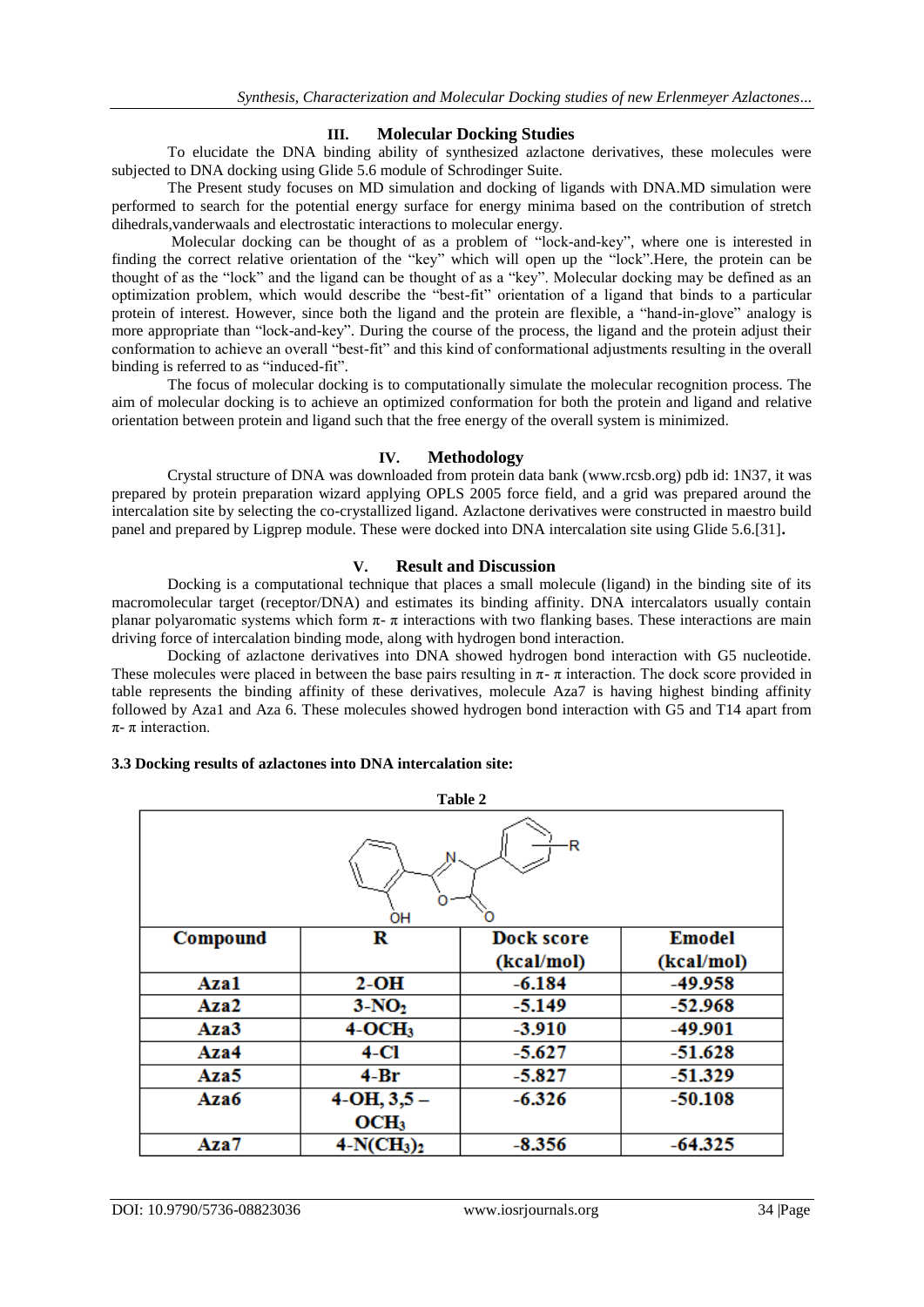

Dock pose of Aza 1,Aza 2&Aza 3 in the intercalation site of DNA showing hydrogen bond interaction are shown below as Fig1,Fig 2&Fig 3:

**Fig:1**



**Fig2:**